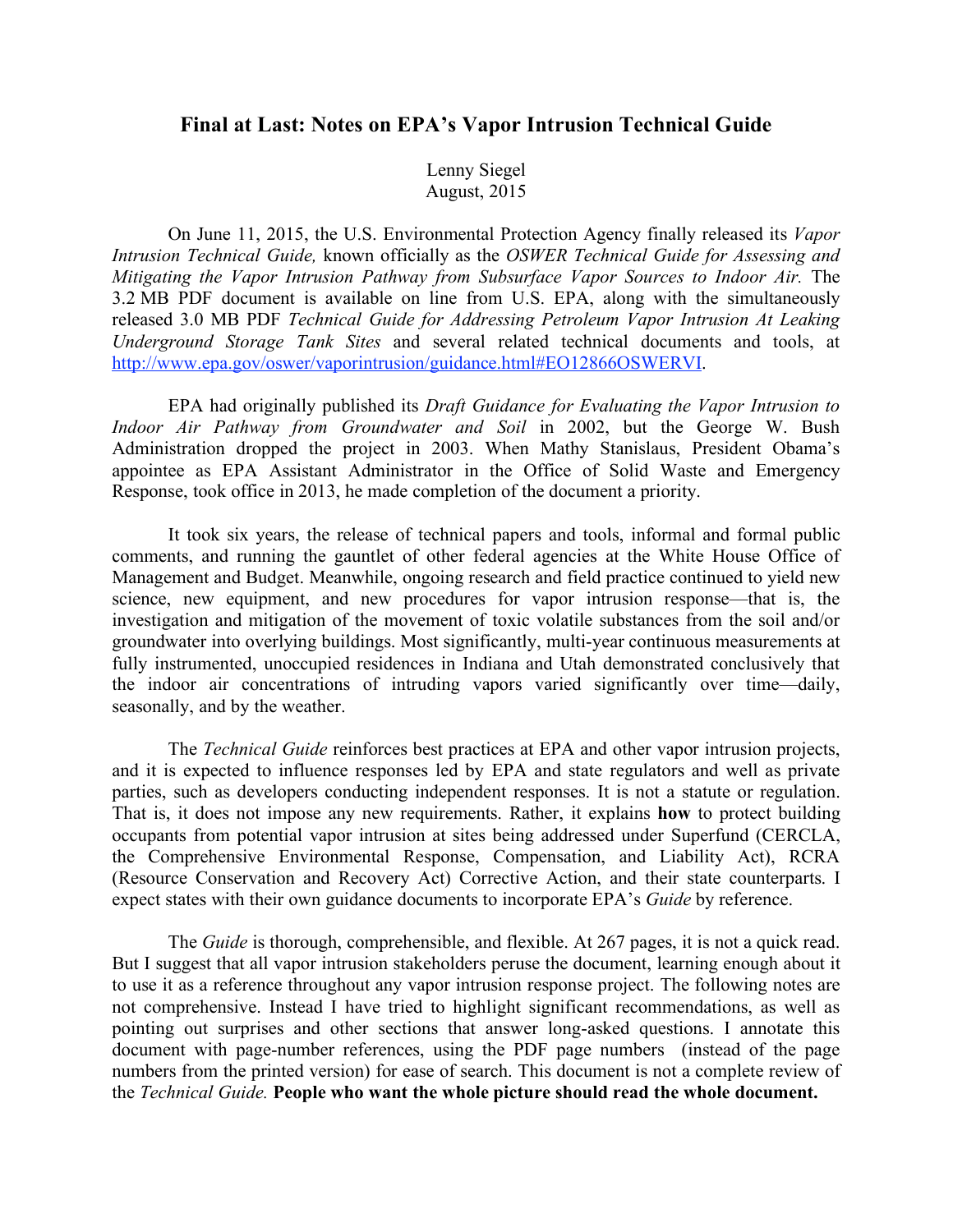The most significant differences from the 2002 draft, supported by years of field experience, are that EPA no longer prefers that soil gas samples be evaluated before deciding whether to sample indoors, and that it believes that sometimes it is suitable to install mitigation systems as a preventive measure, rather than continue sampling in buildings where there is uncertainty over the level of vapor intrusion.

In addition, EPA recognizes that evaluating vapor intrusion at small petroleum hydrocarbon release sites, such as gasoline stations, is a special case. Primarily because petroleum compounds tend to break down as they approach the surface, the conditions associated with vapor intrusion are much narrower. Though much of the *Technical Guide* applies to petroleum sites, at the same time EPA issued the *Guide* it also released a separate *Technical Guide for Addressing Petroleum Vapor Intrusion at Leaking Underground Storage Tank Sites* to describe the different treatment that is appropriate at certain petroleum sites. For more information on that guide, see my summary at http://www.cpeo.org/pubs/PVISummary.pdf or go to EPA's Petroleum Vapor Intrusion web site at http://www.epa.gov/oust/cat/pvi/ .



# **Conceptual Site Model (CSM)**

Each investigation begins with the development of a **conceptual site model**. In simplest terms, this is a site-specific description or diagram that defines the likely sources of contamination, the receptors (building occupants), the pathways through which contamination may enter the building, and the forces that bring the toxic substances into the building. That conceptual site model helps define **data quality objectives**, "the type, quantity, and quality of data need to reach defensible decisions or make credible estimates." Thus, from the start vapor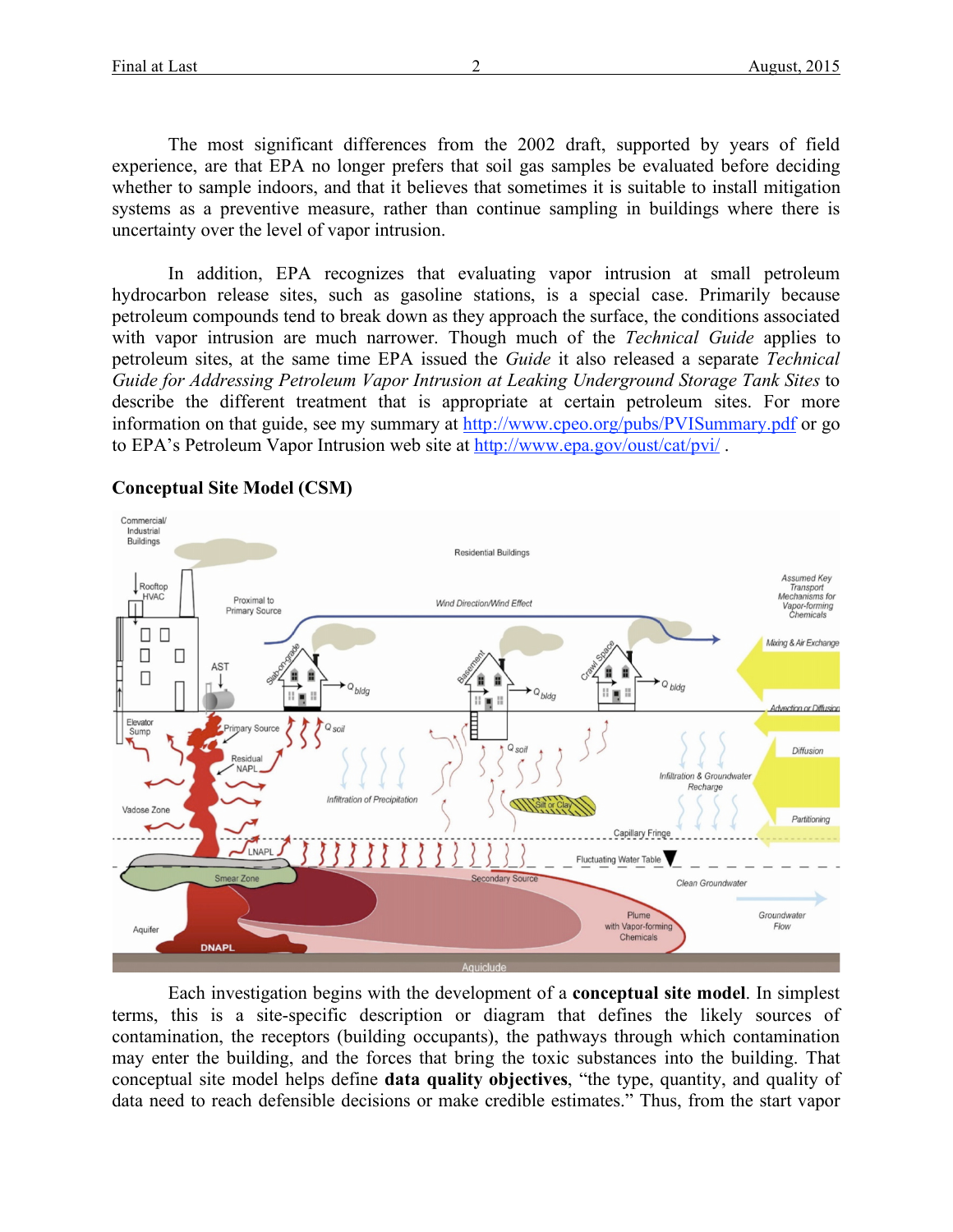intrusion investigations (and later mitigation activities) depend upon site-specific judgments. There is no one-size-fits-all proper response. While this makes it hard for people from impacted communities to predict exactly how responses will be conducted, it gives stakeholders who take the time to learn the science and the process the opportunity to shape the decisions that will determine the safety of their families, property, workplaces, and schools.

The illustration above, Figure 2-1 *(page 42 of the PDF)* from the *Guide*, is designed to show the key elements of a conceptual site model, for four types of buildings.

# **Spatial Variability**

Recent findings on both temporal (over time) and spatial variability show up throughout the *Guide*. (See for example Section 2.6 on page *56 of the PDF*.) The document distinguishes among the airspaces in typical buildings:

Therefore, buildings subject to vapor intrusion may exhibit differences in concentration of vapor-forming chemicals among building areas (e.g., rooms) as a result of the differential proximity to openings for soil gas entry (see Section 2.3) and openings for air leakage and ventilation and the magnitude and balance of inter-zonal airflows. For example, rooms with perforations through the foundation (e.g., bathrooms or utility rooms) may have greater concentrations of vapor-forming chemicals in air compared to rooms that do not. Generally, basements can reasonably be expected to exhibit greater concentrations of vapor-forming chemicals than upper occupied levels. *(53 of PDF)*

Later in the document it recommends:

For commercial and industrial buildings, each distinct zone of influence may warrant sampling, when indoor air testing is selected as part of a site-specific investigation plan for vapor intrusion assessment. *(119)*

# **Exterior Soil Gas**

The *Guide* warns against excessive reliance on shallow exterior soil gas measurements. This is a problem I've noticed at some non-EPA sites. EPA concludes:

Therefore, soil gas concentrations at exterior locations (i.e., outside a building's footprint) may be substantially different from the concentration underneath the building (e.g., the sub-slab concentration), depending on site-specific conditions and the location and depth of the exterior soil gas sample. *(55)*

# **Exposure Controls vs. Remediation**

The *Guide* reminds one that even successful engineered exposure controls are no substitute for remediating the subsurface source:

Even when operated for prolonged periods, engineered exposure controls are considered 'interim' remedies for purposes of this Technical Guide, because their implementation does not substitute for remediation of the subsurface source(s) of vapor-forming chemicals. Engineered exposure controls may, nevertheless, become part of a final cleanup plan. *(64)*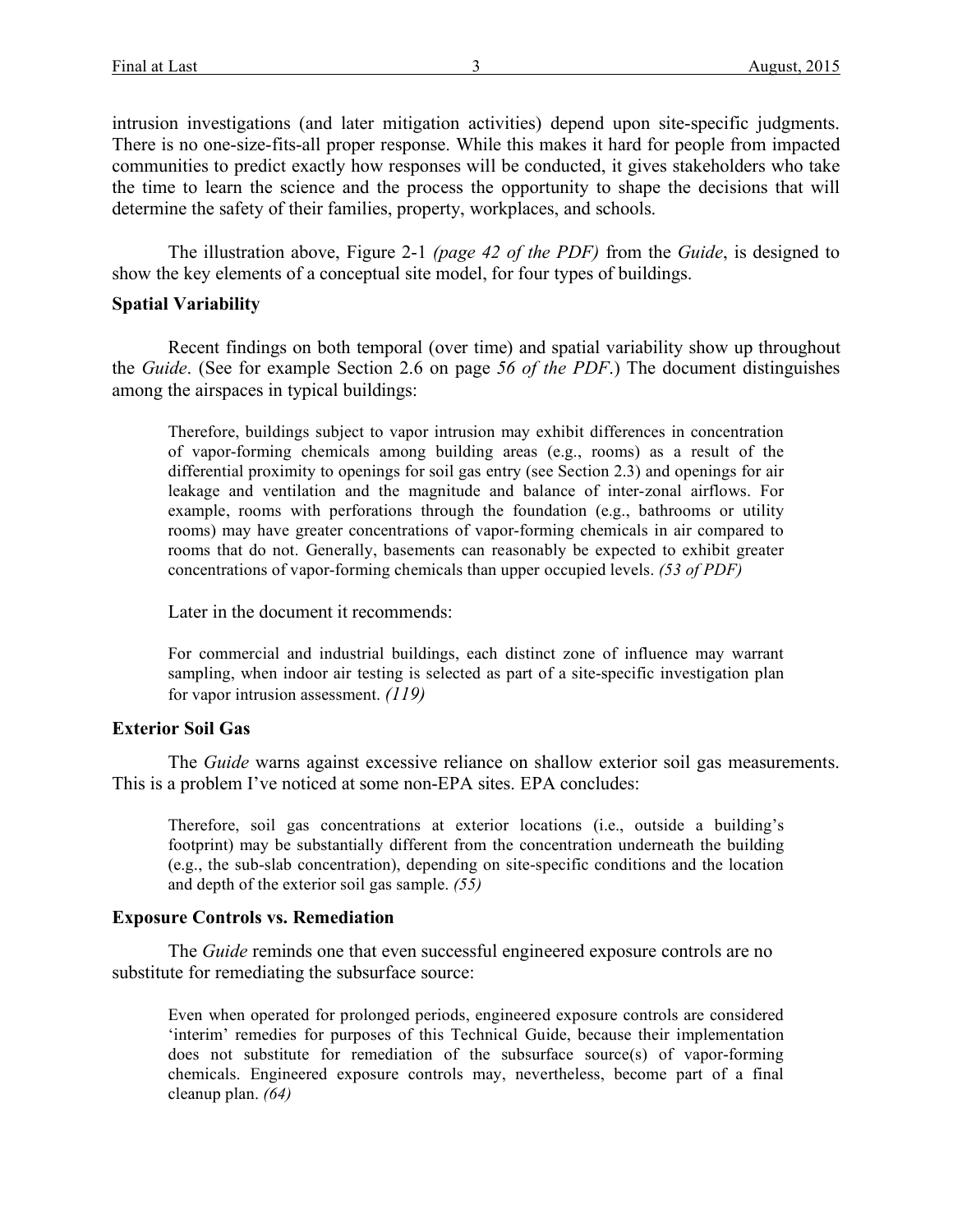## **Non-Residential Buildings**

Chapter 4 of the *Guide* is devoted to Non-Residential Buildings, which include factories, offices, warehouses, stores, schools, libraries, hospitals, gyms, hotels, etc. A later section (7.4.3) discusses Occupational Exposure Limits. In one of the few weak spots in the *Guide*, EPA does not require notification of building occupants of the vapor intrusion potential. Instead, it leaves it to the discretion of building owners:

EPA recommends that information be provided to building owners concerning the potential for vapor intrusion so that this information can be communicated to building employees, tenants, and other occupants. Building occupants include, but are not limited to, facility employees, visitors, customers, suppliers, and building maintenance personnel. *(68)*

#### **Single Mobilization**

EPA recognizes that investigations may disrupt the activities of building occupants, so it recommends that investigators consolidate their activities:

EPA recommends that the scope of investigations within buildings and on individual properties be contemplated, planned, and implemented with the goal of limiting, to the extent practical, return visits, which can cause disruption and inconvenience for building occupants and owners. For example, it may be preferable to collect a comprehensive set of data (e.g., indoor air, sub-slab soil gas, and ambient air samples; pressure readings; see Section 6.4) and confirm information about building occupancy, building usage, heating, cooling, and ventilation (see Section 6.4.1) in a single mobilization, rather than over separate visits, when the investigation objectives include indoor air sampling (see Section 6.3.4) or evaluating contributions of 'background' sources on levels of vapor-forming chemicals in indoor air (see Section 6.3.5). *(89)*

## **Buffer Zone**

EPA notes that it is standard practice to investigate buildings within 100 feet of known plume boundaries, but it suggest that the distance be adjusted based upon site-specific factors.

EPA recommends investigating soil vapor migration distance on a site-specific basis. That is, larger or smaller distances may need to be considered when developing objectives for detailed vapor intrusion investigations and interpreting the resulting data. *(91)*

#### **Worst First**

Section 6.2.2 (starting page *91 of the PDF*) suggests a priority-setting approach where numerous buildings are involved. It recommends the standard practice of starting with those structures at greatest risk of vapor intrusion.

#### **Susceptibility**

Section 6.3.3 (starting *100)* discusses factors that may make certain buildings susceptible to soil gas entry, as well as lines of evidence for checking those structures.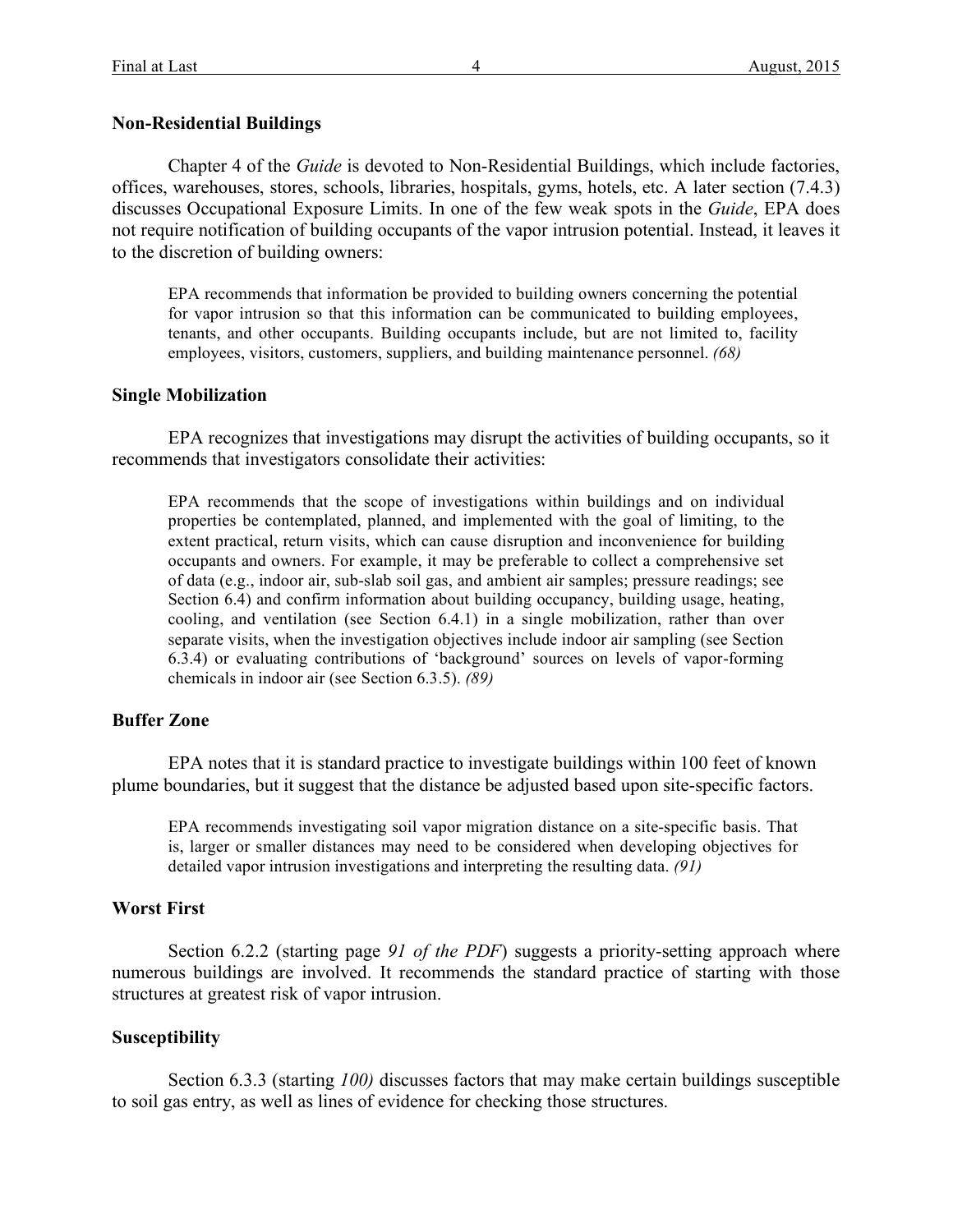## **Radon**

EPA discusses how radon sampling may be used to investigate chemical vapor intrusion:

Because vapor intrusion and radon intrusion entail similar mechanisms for subsurface vapor migration and gas entry into buildings and structures (Section 2.3), naturally occurring radon may serve as a tracer to help identify those buildings that are more susceptible to soil gas entry than others. Buildings with radon concentrations greater than levels in ambient air are likely susceptible to soil gas intrusion and would likely be susceptible to intrusion of any chemical vapors in the subsurface. On the other hand, the radon concentration in a building is not generally expected to be a good quantitative indicator of indoor air exposure concentrations of vapor-forming chemicals arising from sub-surface contamination. Hence, radon measurement is not generally recommended as a proxy for directly measuring vapor-forming chemicals in indoor air. Among other factors, the distribution of radon-emanating rock and soil and the spatial and temporal variability of their source strength are generally expected to be very different (e.g., tending to be broader and more uniform) than the distribution and source strength variability for subsurface sources of chemical vapors. *(Footnote 124, page 101)*

It also suggests *(102)* that radon mitigation systems (already operating within buildings of concern) be turned off when sampling for chemical vapor intrusion.

## **Indoor Sampling with HVAC Off**

The *Guide* also recommends the increasingly common practice of sampling nonresidential buildings when the heating, ventilation, and air-conditioning (HVAC) systems are not operating

Reasonably expected future risks posed by subsurface contamination warrant consideration, in addition to risks posed under current conditions, "in order to demonstrate that a site does not present an unacceptable risk to human health and the environment" (EPA 1991a). For example, current building use and HVAC systems might not be sustained perpetually. Therefore, when the subsurface vapor source(s) underneath or near a building with an over-pressurizing HVAC system has (have) significant potential to pose a vapor intrusion threat, it may be useful to assess susceptibility to soil gas entry and diagnose vapor intrusion (also see Sections 6.3.4 and 6.4.1) in such buildings under conditions when the HVAC system is not operating. (In addition, indoor air testing could be conducted during periods when the HVAC system operates with diminished flows, such as weekends or evenings.) *(102)*

On the other hand, the *Guide* states, "single-family detached homes can generally be presumed susceptible to soil gas entry when heating or cooling systems are operating." *(142)*

# **Multiple Indoor Samples**

The likelihood of temporal variability in indoor air concentrations emanating from the subsurface suggests the need to collect multiple samples over time. EPA highlights this more than once: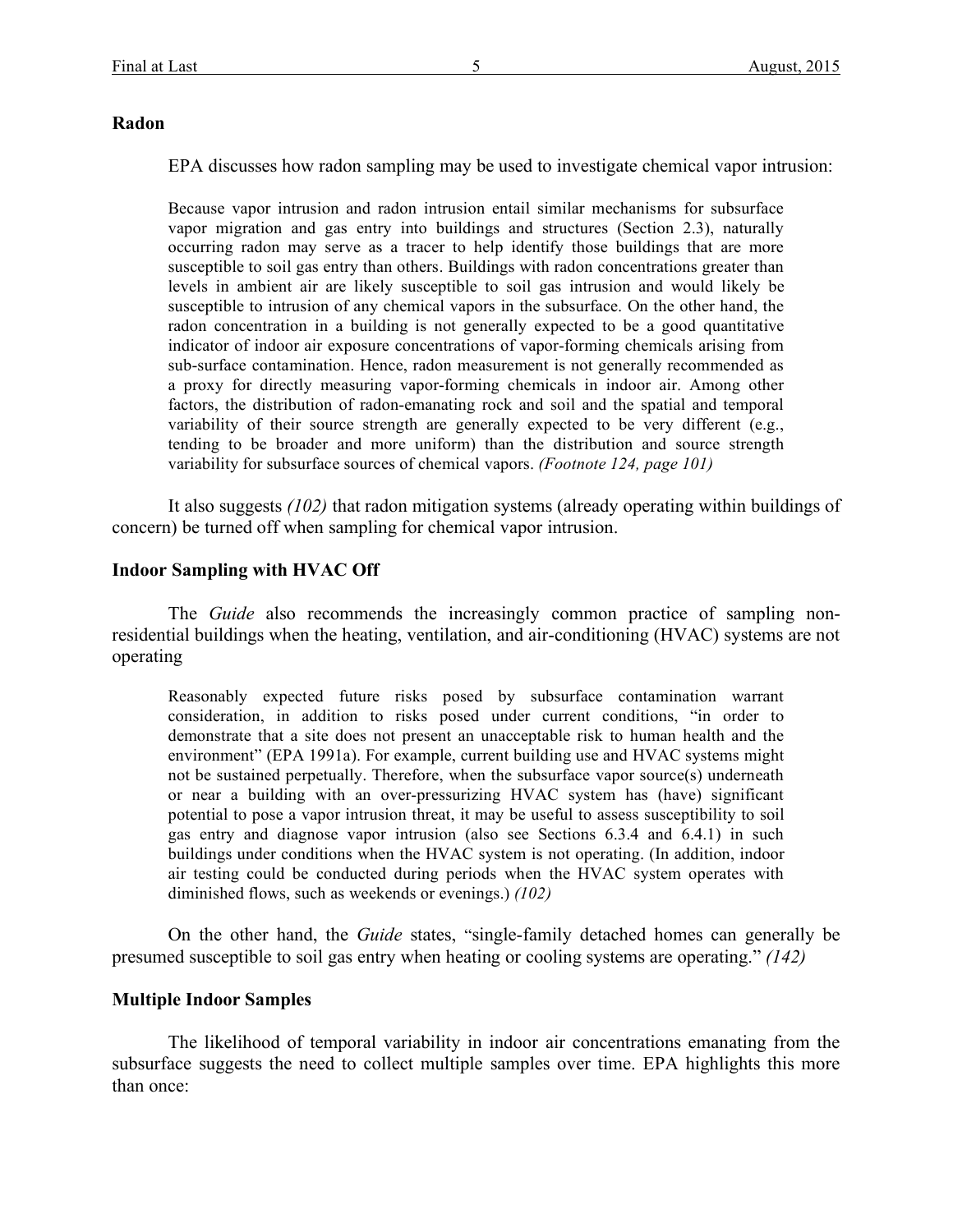A goal of collecting multiple samples is to observe and characterize a reasonable maximum vapor intrusion condition for the respective building. Because weather conditions and building operations can lead to time-variable contributions from vapor intrusion (e.g., driving forces for vapor intrusion; see Section 2.3) and ambient air infiltration (see Sections 2.4), indoor air concentrations of vapor-forming chemicals can be expected to vary over time. An individual sample, collected at a randomly chosen time, may under-estimate or over-estimate average and reasonable maximum exposure conditions (see Section 6.4.1) to different degrees, depending upon the season of sample collection and other factors. *(Footnote 138, page 106)*.

#### **Generic Background**

For too long, some investigators have used generic values for outdoor and indoor air contamination to rule out vapor intrusion. EPA rejects that approach:

[C]urrent levels of vapor-forming chemicals in ambient air and in indoor air due to indoor and ambient air sources are likely to be lower than those observed historically, due to regulations and business practices fostering less use of toxic chemicals in consumer products and industrial processes and reduced emissions from mobile and stationary sources. As a result of this expectation, EPA does not recommend the use of generic values of historical background concentrations, even those cited in peer-reviewed publications or available from databases maintained by regulatory agencies, to characterize current levels in any building, for purposes of supporting conclusions that indoor air concentrations are due to 'background' sources. *(107)*

### **Overpressurization**

Tom McHugh of GSI Environmental and the Air Force team at Hill Air Force Base (UT), among others, have shown how building pressurization can be used to distinguish vapor intrusion from indoor sources, thus making indoor air sampling (as opposed to soil gas sampling) a strong line of evidence. EPA recognizes this but still considers it a novel approach suitable in special situations. This may be simply because the approach is new and still not widely used.

McHugh et al. (2012) have demonstrated the principle that building over-pressurization can be employed temporarily to minimize vapor intrusion and facilitate measuring indoor air concentrations under conditions where only indoor sources may be contributing. At this time, however, there are no standard practices for using over-pressurization to assess 'background' contributions, which is a research and development need. *(107)*

### **Sorbent Samplers**

EPA devotes a subsection *(113 ff)* to the use of passive sorbent samplers. EPA Region 9 has pioneered their widespread use in homes in my community (Mountain View, CA), and its research comparing passive samplers to the more conventional Summa® Canisters is cited.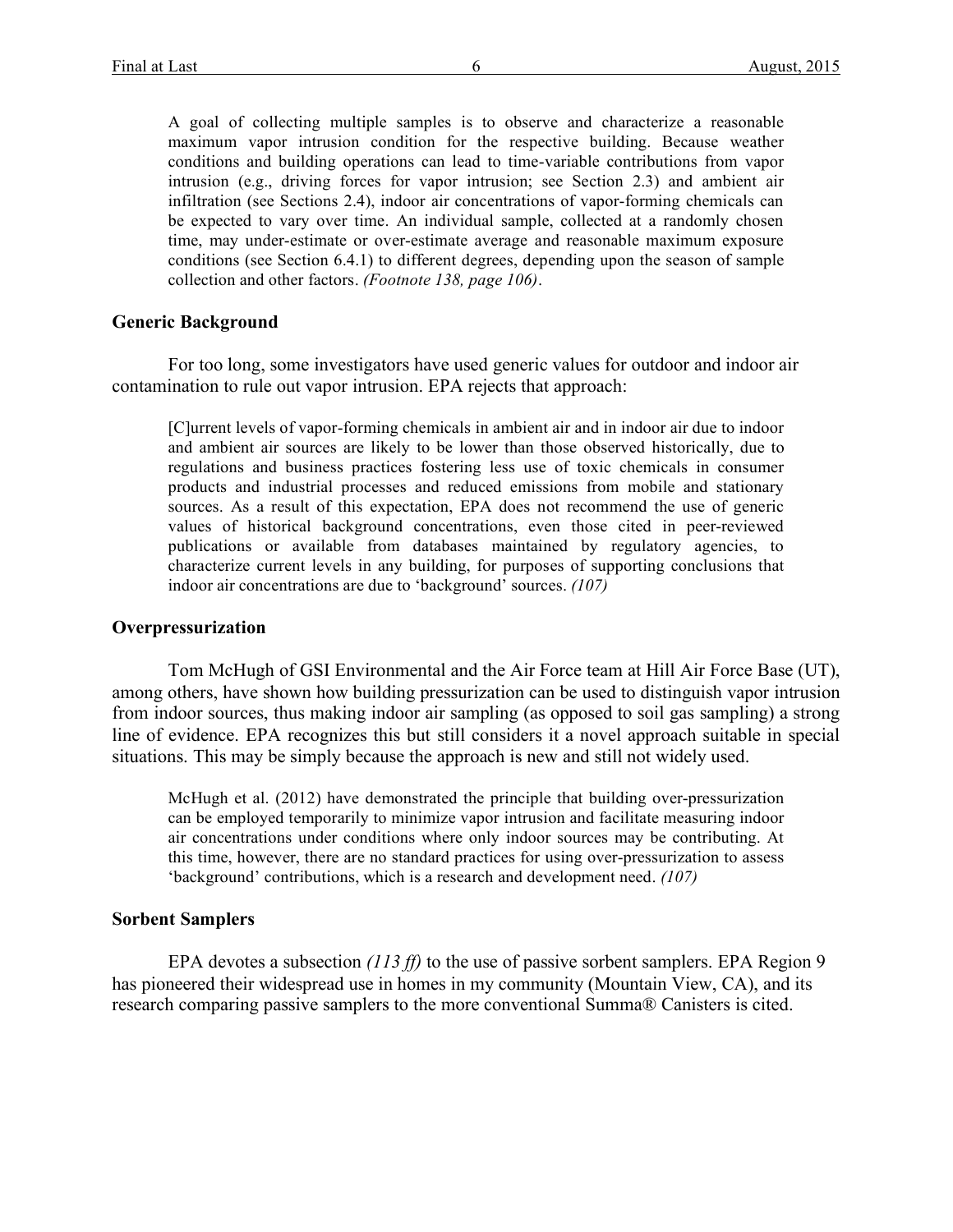### **Real-Time Sampling**

The *Guide* mentions in three places the use of near-real-time and real-time instrumentation to measure contaminant concentrations in air. The focus is on locating indoor sources. In fact, these devices can also be used to determine pathways, and as less expensive, smaller instruments become available they should be available for routine use in continuous, remote monitoring. EPA could have emphasized the value of such instrumentation to help encourage their move from the laboratory to the field.

Vapor-detecting field instruments and in-field gas chromatographs can be used to locate indoor sources of vapors. For example, Gorder and Dettenmaier (2011) reported on the use of a field-portable gas chromatograph and mass spectrometer to identify specific sources of vapor-forming chemicals. EPA's Environmental Response Team has employed the Trace Atmospheric Gas Analyzer (TAGA) mobile laboratory for similar purposes. *(Footnote 156 on page 116)*

#### **Measuring Pressure Differences**

EPA's recommendation that investigators measure pressure differentials, whenever either indoor air or sub-slab soil gas are sampled, strikes me as a practice that is not yet standard, but it clearly adds value:

EPA recommends that the pressure difference between the indoors and the subsurface be measured whenever **indoor air** samples are collected. Ideally, differential pressure data would be collected continuously starting several days before sampling and throughout the sample collection period. *(118)*

EPA recommends that the pressure difference between the indoors and the subsurface be measured whenever **sub-slab soil gas** samples are collected. Ideally, differential pressure data would be collected continuously starting several days before sampling and throughout the sample collection period. *(124) (Emphasis Added)*

#### **Basement Walls**

Most of what is written about vapor intrusion focuses on slab-on-grade construction, but EPA notes that basements sometimes require additional sampling:

Consider whether to augment sub-slab samples with samples through the basement walls, as the primary entry points for vapors in basements might be through the sidewalls rather than from below the floor slab. *(123)*

### **Attenuation Factors**

In Table 6-1 *(132)* the *Guide* presents generic, or default attenuation factors for five media, and the preceding text explains how those factors were derivcd. (More detail is found in Appendix A, beginning *page 237*.) The vapor intrusion attenuation factor "is defined as the ratio of the indoor air concentration arising from vapor intrusion to the soil gas concentration at the source or a depth of interest in the vapor migration route." These factors, which are used to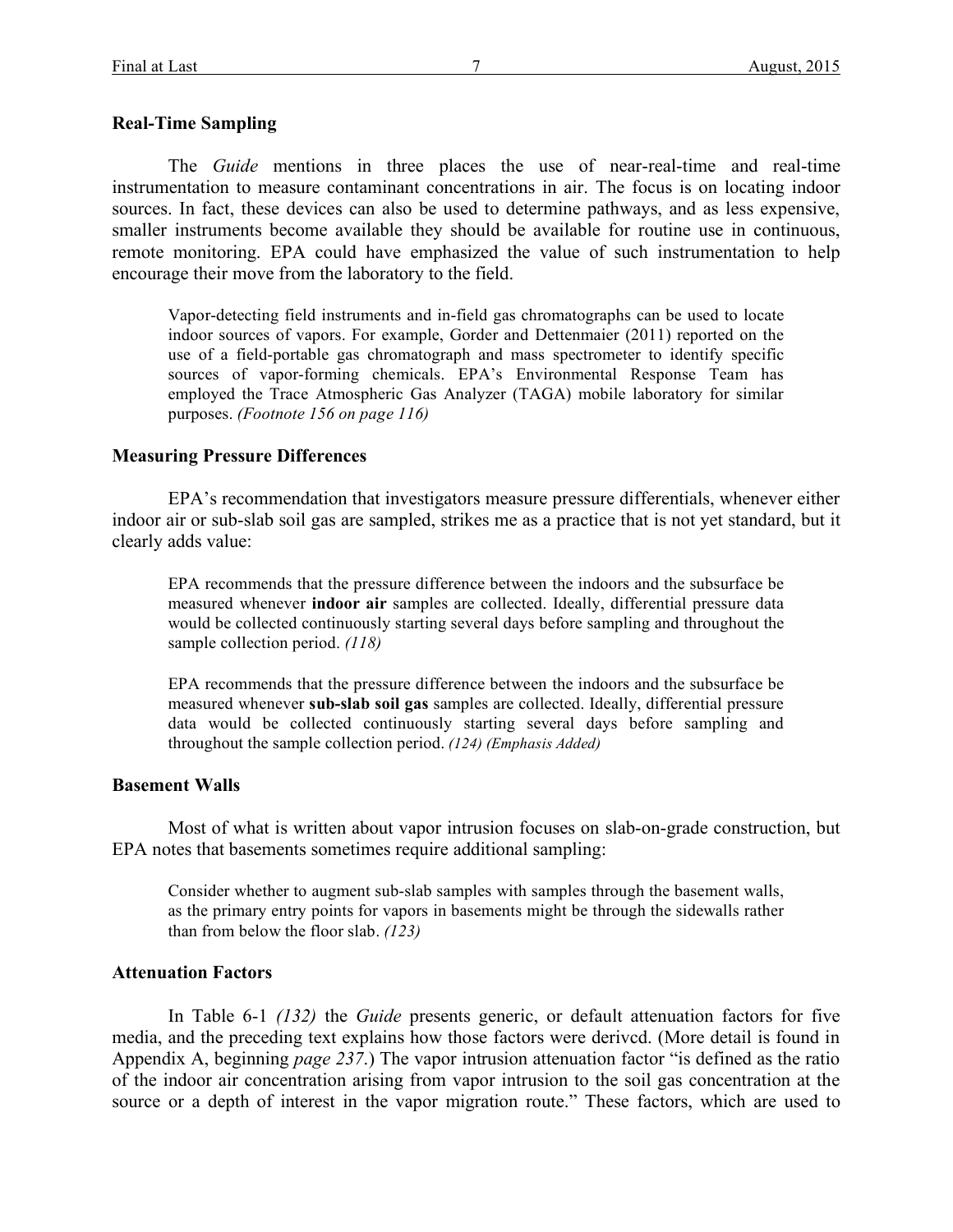predict indoor air concentrations from soil gas, crawlspace air, and groundwater, are deliberately conservative. That is, most of the time indoor air concentrations turn out to be below the predicted levels, but those predictions are useful to ensure that exceedances of health-based levels are not missed. Here are the generic attenuation factors for the three most commonly measured media. Some state guidances use much lower factors—that is, they predict much lower concentrations of intruding contaminants. The factor of 1.0 for crawl space air says that contaminants in a crawl space may be found in the overlying room at the same concentration.

| Sub-slab soil gas, generic value        | 0.03 |
|-----------------------------------------|------|
| "Near-source" exterior soil gas,        | 0.03 |
| generic value except for sources in the |      |
| vadose zone (less than five feet below  |      |
| foundation) or presence of routes for   |      |
| preferential vapor migration in vadose  |      |
| zone soils                              |      |
| Crawl space air, generic value          |      |

# **Ruling Out**

One of my greatest concerns, in the more than a dozen years I have been following vapor intrusion responses in my own community and across the country, has been the tendency to rule out vapor intrusion risks based upon insufficient investigation. This statement, from the *Guide*, is therefore re-assuring:

Owing to the temporal variability in building-specific data and the potential temporal and spatial variability in soil gas vapor concentrations, EPA generally recommends multiple samples be collected (see Section 6.4) and compared to the respective medium-specific screening level. In addition, the results of risk-based screening are generally most useful when they can be evaluated for indoor air and subsurface vapor sources concurrently and in the context of the CSM. EPA, therefore, generally recommends that multiple lines of evidence be developed and their results weighed together when evaluating and making risk-informed decisions pertaining to vapor intrusion. *EPA generally recommends that concordance among the multiple lines of evidence be obtained, particularly when considering a determination that the vapor intrusion pathway is incomplete or does not pose an unacceptable human health risk. (Emphasis added. 134)*

# **Mathematical Modeling**

The *Guide* devotes more than three pages (beginning *135*) to the appropriate use of mathematical modeling as a line of evidence in vapor intrusion investigations, typically to predict indoor air concentrations. Models should be explicit and justified. Modeling may be suitable when calibrated to measured vapor concentrations, run through uncertainty analysis, or subject to bounding-case analysis. In addition, "Mathematical modeling of vapor intrusion is ... not generally recommended for sites and buildings where unattenuated or enhanced transport of vapors toward and into a building is reasonably expected." *(138)*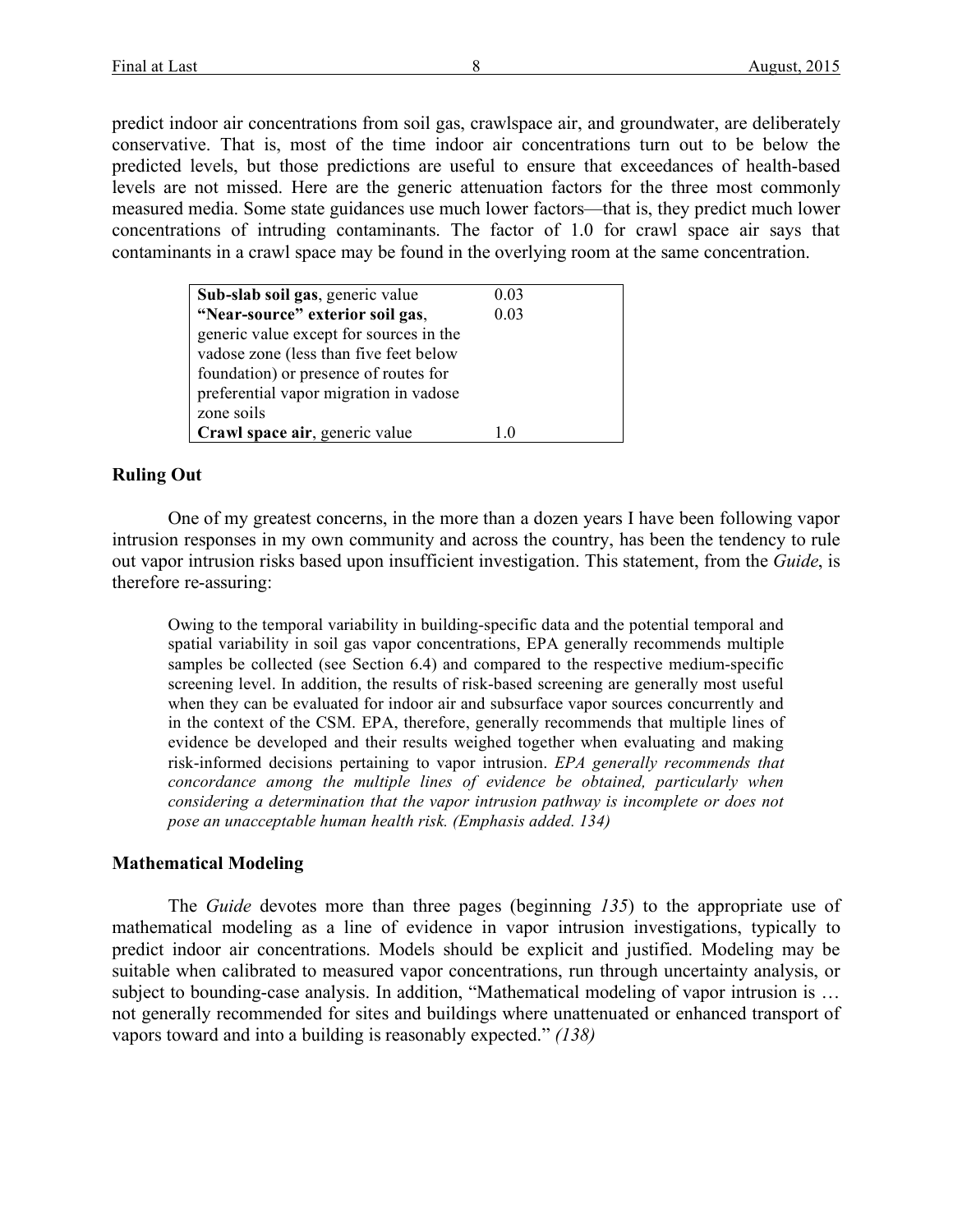## **Non-Concordance**

When it is difficult to draw conclusions from available evidence, EPA suggest reconsidering the Conceptual Site Model:

In general, when lines of evidence are not concordant and the weight of evidence does not support a confident decision, EPA recommends re-evaluating the CSM, which may warrant adjusting the CSM to better represent the weight of the available evidence. *(142)*

## **"Potentially Complete"**

The *Guide* recognizes that there are situations in which the vapor intrusion pathway is not currently complete, but may be completed in the future:

As noted previously (e.g., Section 3.2), EPA recommends that risk management decisions also consider whether the vapor intrusion pathway is 'potentially complete' under reasonably expected future conditions. The vapor intrusion pathway is referred to as 'potentially complete' for a building when:

• a subsurface source of vapor-forming chemicals is present underneath or near an existing building or a building that is reasonably expected to be constructed in the future; • vapors can form from this source(s) and have a route along which to migrate (be transported) toward the building; and i.e.,

• three additional conditions are reasonably expected to all be met in the future, which may not all be met currently;

- the building is susceptible to soil gas entry, which means openings exist for the vapors to enter the building and driving forces exist to draw the vapors from the subsurface through the openings into the building;
- \* one or more vapor-forming chemicals comprising the subsurface vapor source(s) is (or will be) present in the indoor environment (see Sections 6.3.4 and 6.4.1); and
- \* the building is or will be occupied by one or more individuals when the vaporforming chemical(s) is (or are) present indoors. *(144)*

# **Short-Term Exposure**

One of industry's sharpest criticisms of EPA's approach to vapor intrusion is the agency's recognition of the short-term non-cancer risk of trichloroethylene (TCE) exposure to the fetuses of women in their first trimester of pregnancy, based on EPA's September 2011 IRIS (Integrated Risk Information System) Toxicity Assessment. The *Guide* does not address the toxicity of specific chemicals. Instead, it makes a general statement about short-term exposure:

EPA recommends the noncancer assessment consider the potential for adverse health effects from short-duration inhalation exposures (i.e., acute, short-term, or subchronic exposure durations), as well as longer term inhalation exposure (i.e., chronic exposure) conditions. *(147)*

Where short-term exposure thresholds are exceeded, EPA recommends prompt action, as well as longer term mitigation: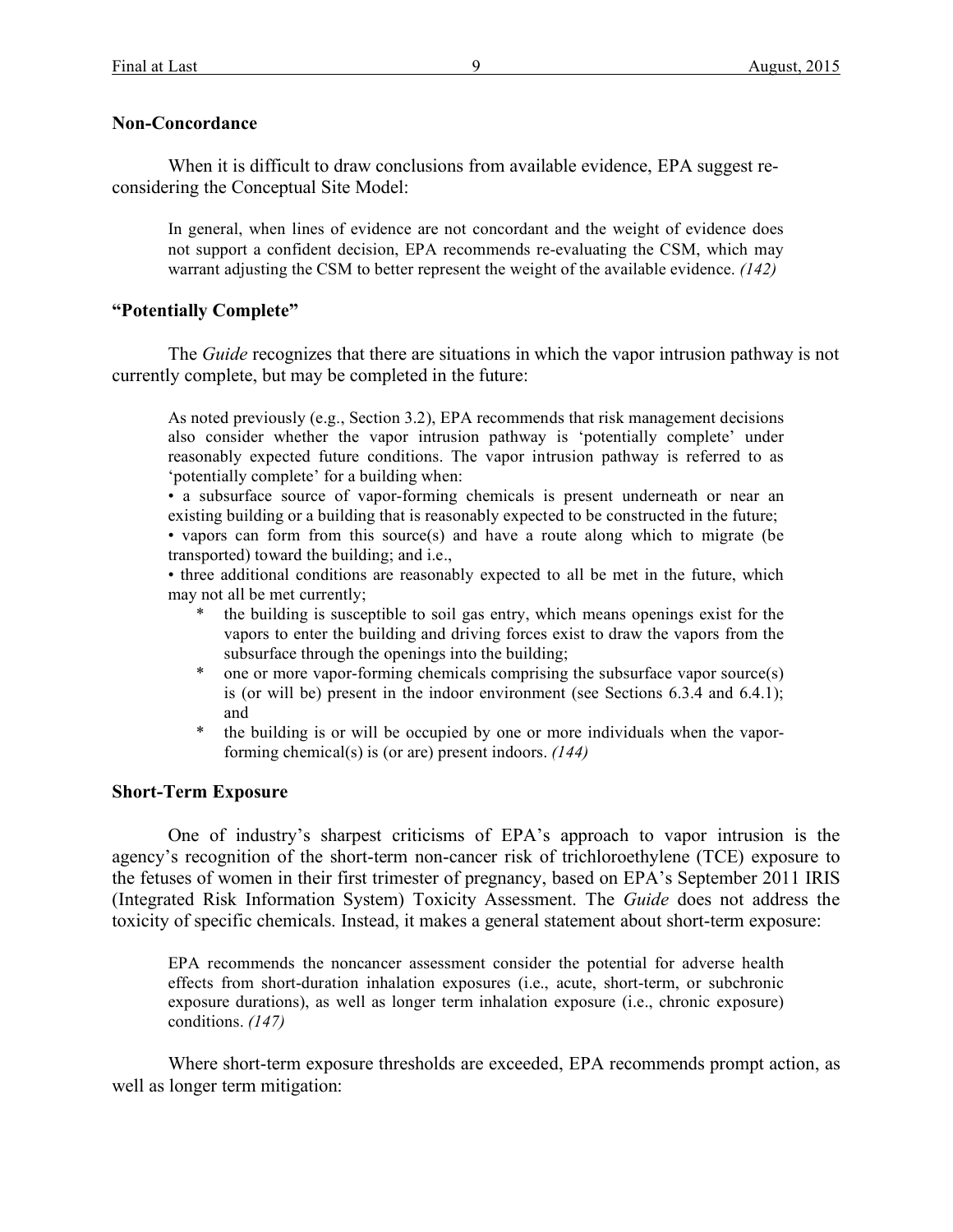When indoor air concentrations in an occupied space exceed health-protective concentration levels for short-term or acute inhalation exposures arising from a complete vapor intrusion pathway, ventilation, indoor air treatment, temporary relocation, and other response actions may be implemented to reduce or avoid these threats promptly (see Section 8.2.1). Construction and operation of engineered systems that can reduce or eliminate vapor intrusion into existing buildings (see Section 8.2) may also warrant consideration after urgent threats to human health have been addressed. *(152-153)*

### **Risk Range**

Much to the pleasure of industry, and to my consternation, EPA's April 2013 External Review Draft of the *Guide* left out key language expressing its preference for more protective criteria for the cleanup of cancer-causing substances. That language *is* included in the final *Guide*. I emphasize it below with italics:

EPA generally uses a cancer risk range of  $10^{-6}$  to  $10^{-4}$  as a "target range" within which to manage human health risk as part of site cleanup. For judging whether indoor air exposures may pose acceptable health risk based upon potential non-cancer effects, EPA generally recommends that the target HQ [Hazard Quotient] or HI [Hazard Index] not exceed 1.

Once a decision has been made to undertake a response action, *EPA has expressed a preference for cleanups that are at the more protective end of the cancer risk range.* Thus, EPA recommends using an individual lifetime cancer risk of  $10^{-6}$  as a point of departure for establishing cleanup levels based upon potential cancer effects (see Section 7.6). *(Emphasis added. 149)*

The *Guide* continues later:

Calculating candidate cleanup levels based upon potential cancer effects entails selecting a target cancer risk. As noted above (Section 7.4.1), once a decision has been made to undertake a response action, EPA has expressed a preference for cleanups achieving the lower end of the cancer risk range (i.e.,  $10^{-6}$ ) (EPA 1991a). Response actions achieving reductions in human health risk anywhere within the cancer risk range may be deemed acceptable by the EPA risk manager, however. *(153)*

### **OSHA**

Industry and federal polluting agencies asked the EPA to defer to oversight by the Occupational Safety and Health Administration for certain workplace exposures to vapors migrating from the subsurface, but EPA concluded otherwise, with agreement from OSHA, and noted:

PELs [Permissible Exposure Limits] (and TLVs [Threshold Limit Values]), however, are not intended to protect sensitive workers, may not incorporate the most recent toxicological data, and may differ from EPA derivations of toxicity values with respect to weight-of-evidence considerations and use of uncertainty factors. For these and other reasons, EPA does not recommend using OSHA's PELs (or TLVs) for purposes of assessing human health risk posed to workers (EPA 1991c, Appendix C) by the vapor intrusion pathway or supporting final "no-further-action" determinations for vapor intrusion arising in nonresidential buildings. *(150-151)*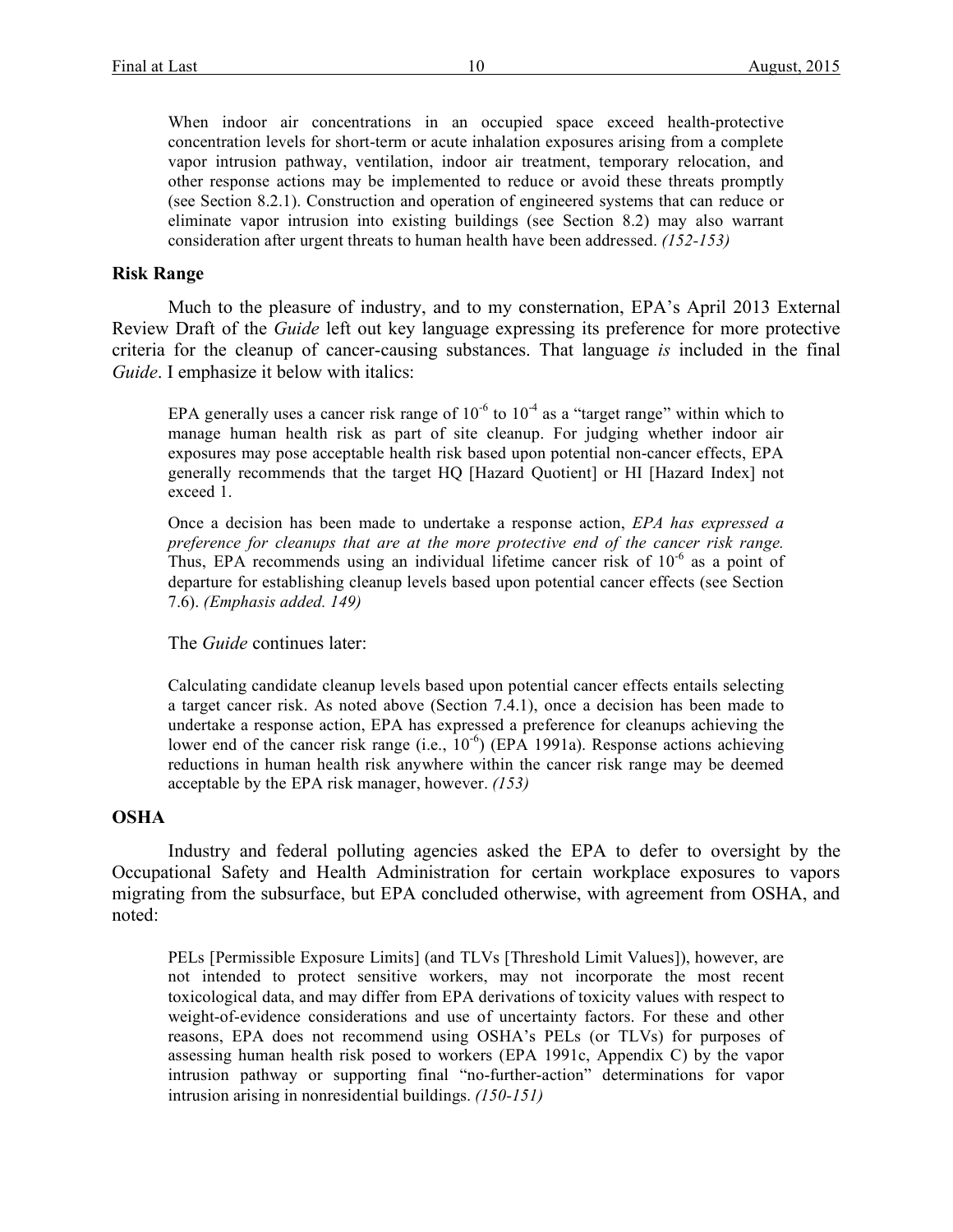In a footnote *(204, page 151),* EPA adds, "OSHA's website (May 2015) currently states: 'OSHA recognizes that many of its permissible exposure limits (PELs) are outdated and inadequate for ensuring protection of worker health.'"

# **Preemptive Mitigation**

One of the biggest steps forward in the new *Guide* is the option of Preemptive Mitigation (PEM) or Early Action. Instead of continuing sampling for multiple rounds, decision-makers may elect to install mitigation systems. This can be quicker, more protective, and even less expensive than the sampling option, but the site team has a great deal of discretion in considering it. At redevelopment sites, such as brownfields, early action may help accelerate construction while providing developers with the certainty they need about the environmental aspects of their projects.

An entire section (7.8) is devoted to determining the suitability of Early Action. Earlier in the *Guide*, EPA explains:

There may be situations where a party may wish to implement mitigation or control measures for vapor intrusion, even though only limited lines of evidence or measurements may be available to characterize the overall vapor intrusion pathway. For example, a party may be aware that vapor intrusion has been documented at neighboring structures, where measures are being implemented to mitigate the vapor intrusion pathway. A party may conclude there is a reasonable basis to take action, but each building presents a fact-specific situation that calls for its own individual judgment. Likewise, it may be appropriate and cost-effective to design, install, operate, and monitor engineered exposure controls for individual buildings to mitigate vapor intrusion in newly constructed buildings, or in buildings to be constructed in the future, that are located in areas of vapor-forming subsurface contamination, rather than potentially allow vapor intrusion to occur later and assess vapor intrusion after the fact. The term "preemptive mitigation/early action" is used in this Technical Guide to describe these situations. *(65)*

This applies to new construction as well as existing buildings:

It may be appropriate to implement mitigation of the vapor intrusion pathway as an early action, even though all pertinent lines of evidence have not yet been completely developed to characterize the vapor intrusion pathway for the subject building(s)… *(156)*

[I]t may be appropriate and cost-effective to design, install, operate, and monitor mitigation systems (including passive barrier systems) in newly constructed buildings (or buildings planned for future construction) that are located in areas of vapor-forming subsurface contamination, rather than allow vapor intrusion (if any) to occur and address vapor intrusion after the fact. *(157)*

Furthermore, "EPA generally recommends that decision-making about PEM include a consideration of the O&M [Operation and Maintenance] and monitoring obligations." *(157)*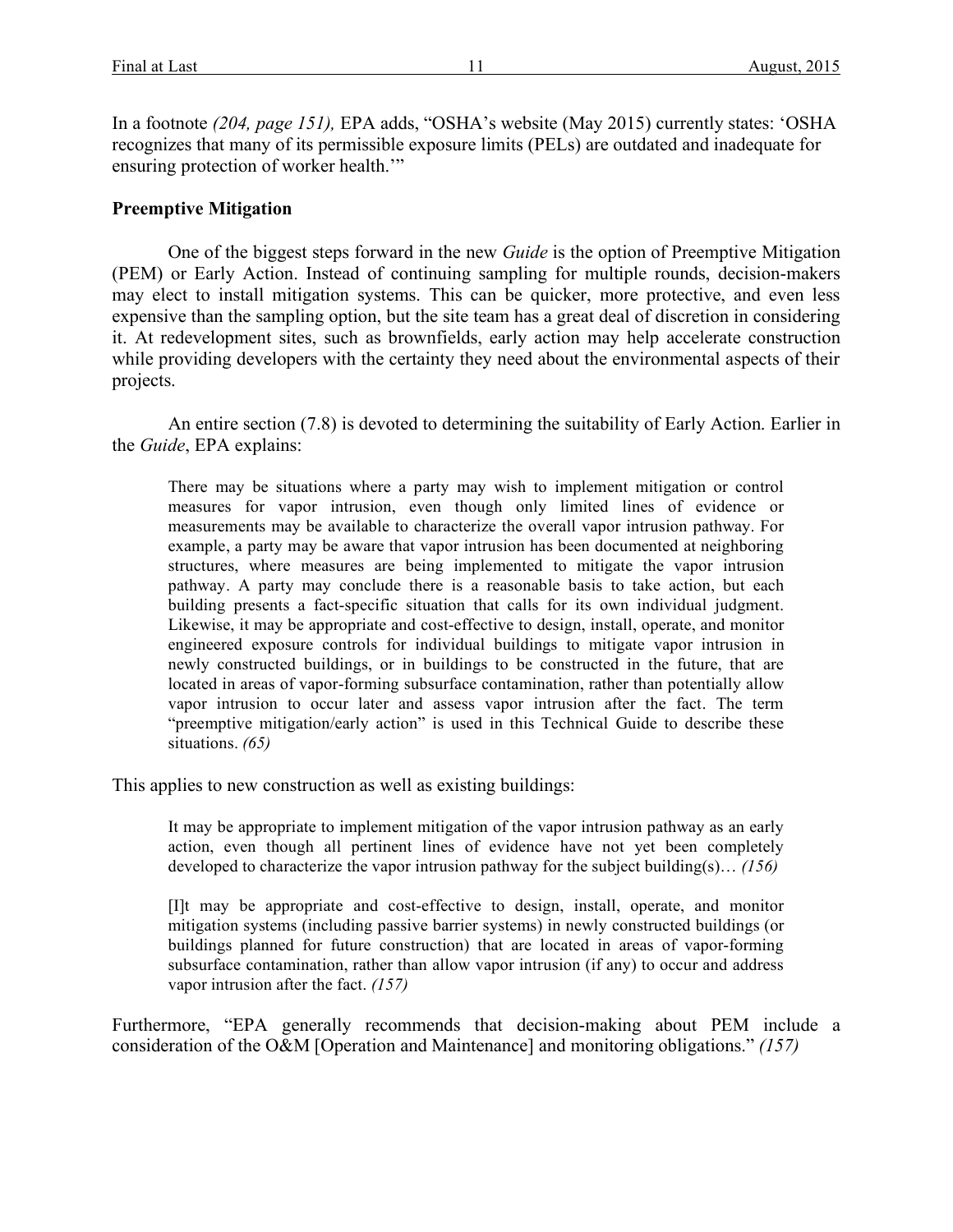# **Other Approaches for New Construction**

While the installation and operation of active or passive depressurization systems is often the most suitable approach when building and potential or confirmed vapor intrusion sites, EPA points out that new construction opens up opportunities for other approaches:

• At some sites, contaminated areas most likely to produce unacceptable vapor intrusion exposures can be avoided and designated for another purpose, such as recreational space or undeveloped landscape.

• Mitigation needs can also be considered in the selection of heating and cooling systems, which are normally selected based only on economics, aesthetics, preference, and custom. A system design that avoids creating under-pressurization inside the structure and maintains over-pressurization inside the structure may be effective in mitigating vapor intrusion.

• Passive barriers, such as a low-permeability membrane, can be more readily installed between the soil and the building during new building construction. Passive barriers are intended to reduce vapor intrusion by limiting openings for soil gas entry. However, passive barriers as stand-alone technologies may not adequately reduce vapor intrusion owing to difficulties in their installation and the potential for perforations of the barrier during or after installation. They are commonly combined with ADT systems or with sub-membrane ventilation systems to help improve their efficiency.

• Venting layers can be more readily installed between the soil and the building during new building construction.

• New buildings may be designed to include a highly ventilated, low-occupancy area at ground level, such as an open parking garage. *(172)*

# **Community Preferences on Preemptive Mitigation**

The *Guide* offers numerous reasons for selecting preemptive mitigation, but it cautions that it is not always appropriate. Communities that want preemptive mitigation should note EPA's observation, "EPA's experience with residential communities suggests that many affected residents seek and prefer that mitigation systems be installed when vapor intrusion is suspected." *(158)*

But EPA also realizes that not all communities are alike

Some owners and occupants may view PEM as a precautionary measure and be willing to have mitigation systems installed; some may even request them before characterization is completed. On the other hand, some home owners may not agree to have a mitigation system installed unless the pathway is demonstrated to be complete.

Others may be reluctant to install mitigation systems because of the operation costs or the inconvenience associated with the installation and subsequent monitoring. Although some owners may view mitigation systems as an advantage when they sell a property, others may be concerned with the possible negative effect on property values. *(164)*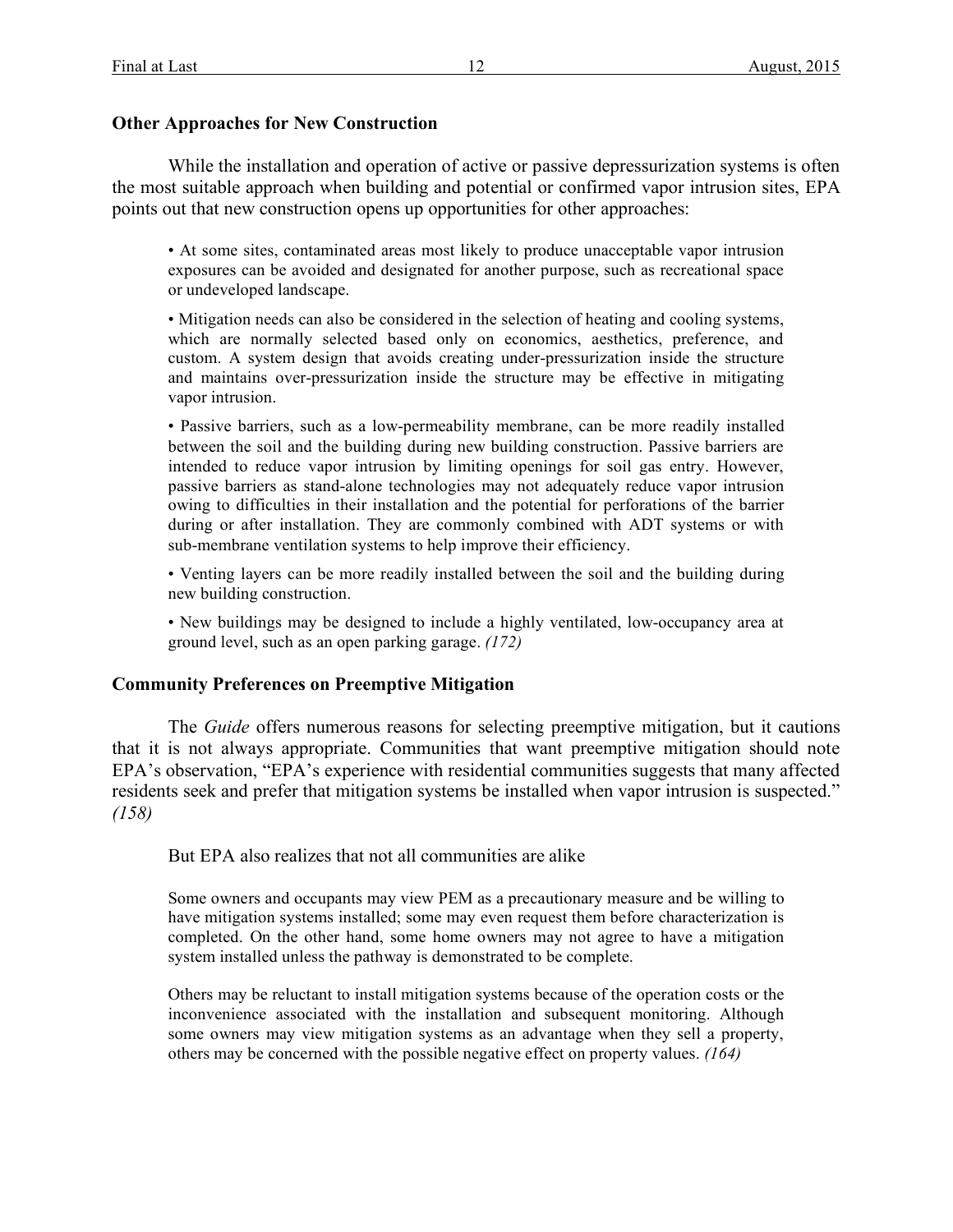### **Passive Barriers**

EPA, like many states, considers passive vapor barriers useful but non necessarily sufficient to prevent vapor intrusion:

Passive barriers are intended to reduce vapor intrusion by limiting openings for soil gas entry. However, passive barriers as stand-alone technologies may not adequately reduce vapor intrusion owing to difficulties in their installation and the potential for perforations of the barrier during or after installation. They are commonly combined with ADT systems or with sub-membrane ventilation systems to help improve their efficiency. *(172)*

## **Venting Layers**

The *Guide* acknowledges the value of venting layers for the successful operation of active depressurization systems, noting that is easier to install porous media during new construction. EPA appears to also endorse the use of constructed voids such as the Cupolex® system:

Constructed sub-slab ventilation systems typically consist of: a venting layer (e.g., filled with porous media such as sand or pea gravel; or suitably fabricated with continuous voids) below a floor slab to allow soil gas to move laterally to a collection piping system for discharge to the atmosphere; and a sub-slab liner that is installed on top of the venting layer to reduce entry points for vapor intrusion. These and other sub-slab ventilation systems function by drawing outside air into and through the sub-slab area, which dilutes and reduces concentrations of vapor-forming chemicals, and provides a route for soil gas to vent to the atmosphere or migrate outside the building footprint, rather than into a building. *(Footnote 224, page 172).*

### **Change of Owner/Occupant**

In the Section, "Operation and Maintenance of Vapor Intrusion Mitigation Systems," the *Guide* recommends that the site team track changes in ownership or occupancy. While this seems like a no-brainer, in my experience this is done infrequently.

EPA also recommends that the site team determine if there has been any change in ownership/occupant. If such a change has occurred, EPA recommends the site manager work with the new owner/occupant to ensure continued integrity and operation of the vapor intrusion mitigation system. *(174)*

### **Monitoring Passive Systems**

The *Guide* notes situations in which the more intensive monitoring of mitigation systems may be necessary, including: "Passive systems are generally less predictable and less efficient at preventing vapor intrusion than active systems and, therefore, typically warrant more intensive monitoring, all else being equal."*(175)*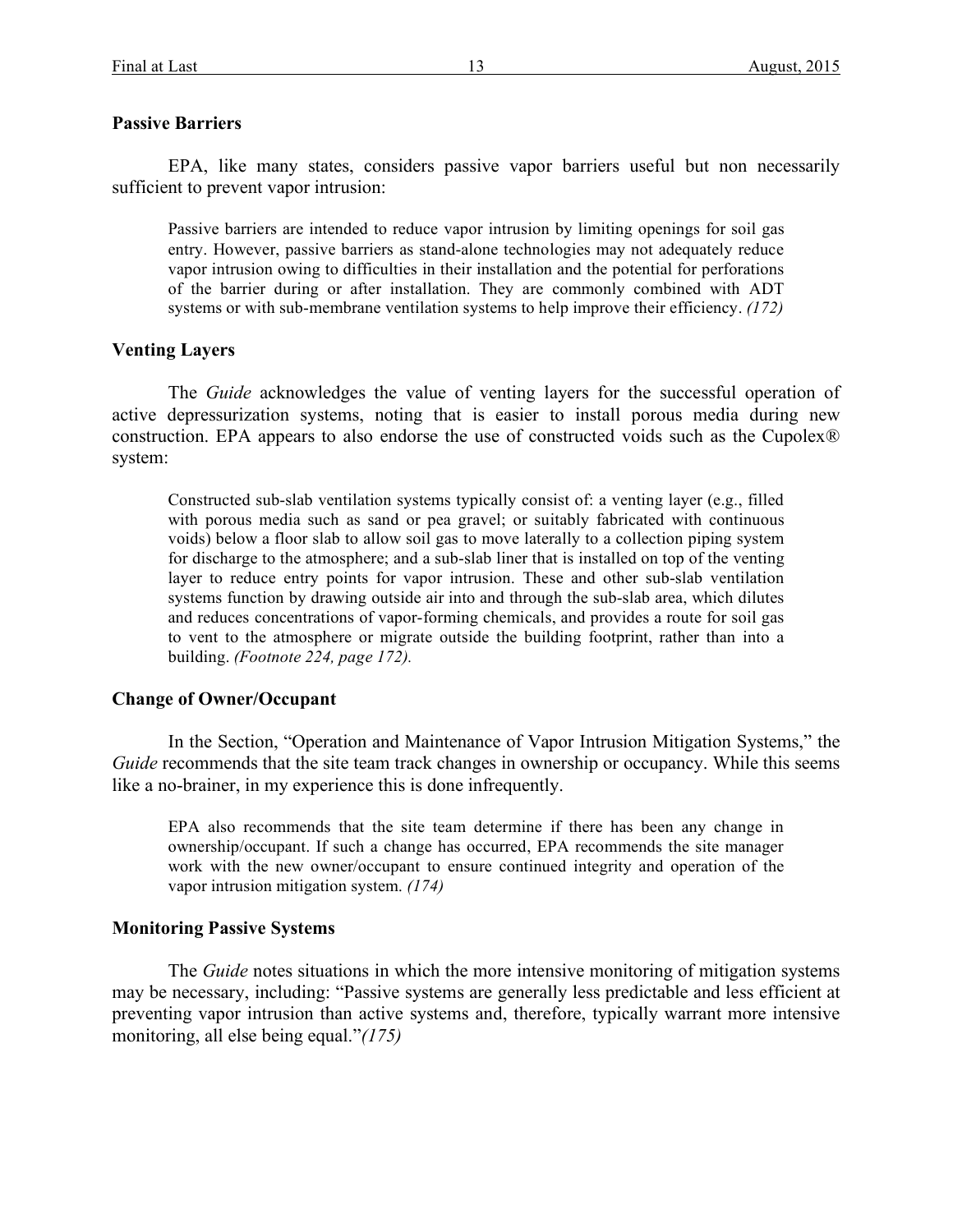# **Long-Term Air Sampling**

While the *Guide* describes various forms of mitigation system monitoring, it recognizes that indoor air sampling provides the most direct measure of exposure levels:

Once an adequate demonstration of vapor intrusion mitigation system effectiveness has been made, indoor air quality generally will be acceptable as long as an adequate pressure difference is maintained throughout the footprint of the building. Periodic or intermittent sampling of indoor air, nevertheless, warrants consideration, since indoor air data can provide direct confirmation that the system is reducing exposure levels of vapor-forming chemicals and because depressurization technologies can be expected to alter the distribution of vapors in the vadose zone and available for soil gas entry, if any. *(176)*

## **Communications**

The *Guide* recognizes that building occupants play a key role in ensuring the proper operation of their mitigation systems. It suggests that each affected property owner and occupant be given a User's Guide that includes an explanation of why the mitigation was installed and how it works. *(179)* It also states.

Communication with building owners and occupants about vapor intrusion and the O&M of a vapor intrusion mitigation system is critically important. For example, building owners may be concerned about some aspect of system operation and decide to turn it off. It is important to communicate that turning off the system may result in harmful indoor air concentrations inside the building. *(178)*

Using placards to inform them also seems to be a no-brainer, but I doubt that the practice is currently widespread:

EPA also recommends that permanent placards be placed on the system to describe the system's purpose and operational requirements (e.g., power source) and instructions on what to do if the system does not operate as designed (for example, a phone number to call for corrective action). EPA recommends the placard provide information about how to read and interpret the monitoring instruments or warning devices provided. EPA also recommends that these placards be placed as close to the monitoring/alarm part of the system as possible, as well as close to the fan or other active parts of the system. *(177)*

Furthermore, the *Guide* stops short of recommending entryway placards designed to warn non-residential building visitors and occupants—such as students or employees—that the structures are being investigated or mitigated for vapor intrusion.

# **Contingency Planning**

I've read management plans for vapor intrusion response where the Contingency Plan consists entirely of emergency contact information. The *Guide* makes it clear that more is necessary: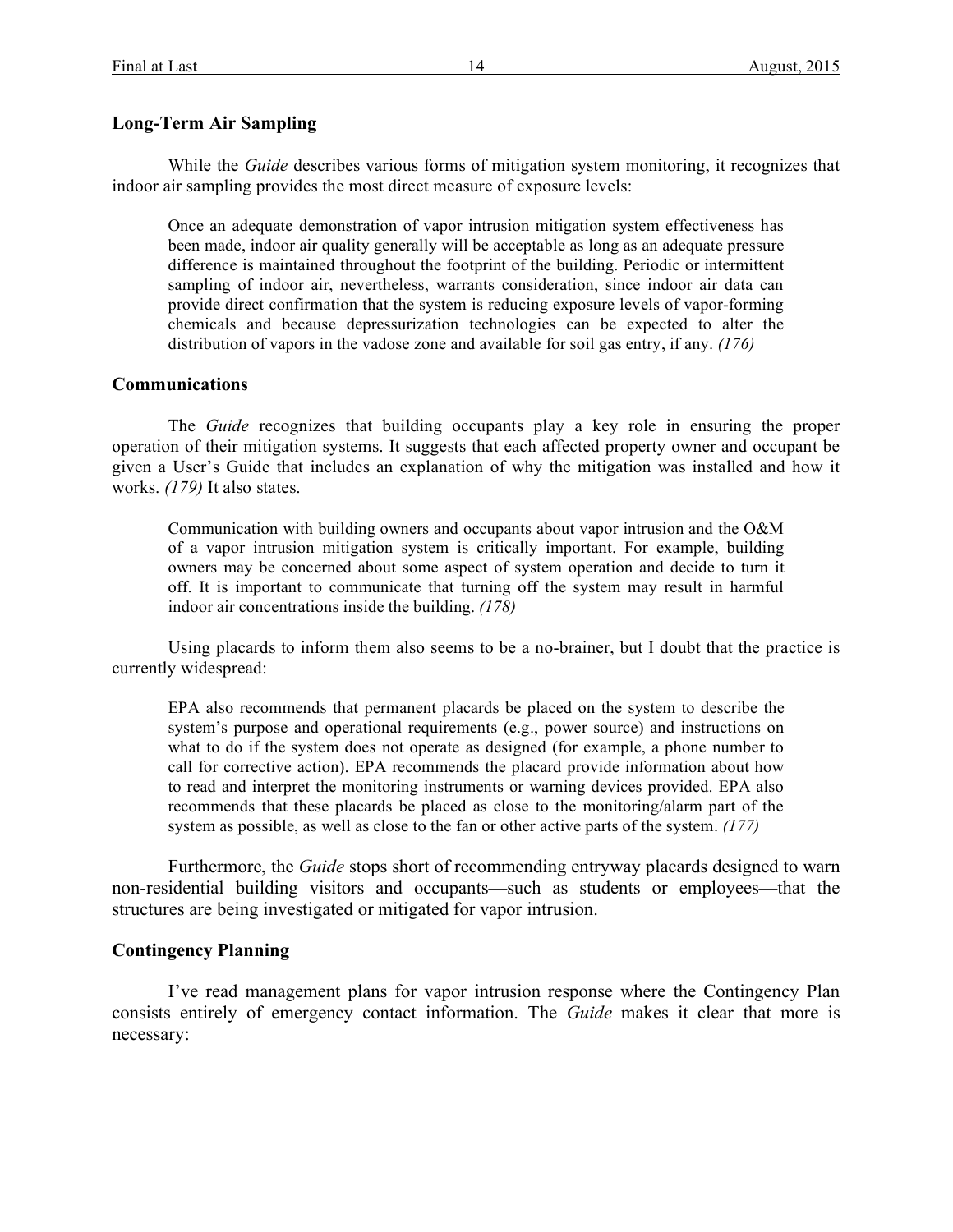Some site remedial systems may also warrant the use of a regulatory agency-approved contingency plan or similar corrective response document approved by the regulatory agency to identify conditions that may trigger the need for additional maintenance, collection of additional data, modifications of monitoring frequency, or other responses to ensure the remedy remains effective. *(178)*

#### **Working with Cities**

Cities can also play a key role, particularly in ensuring that new construction is properly designed to protect against vapor intrusion. The *Guide* devotes a page to a case study describing how my community (Mountain View, California) works with EPA:

In 2009, EPA published the Proposed Plan for the MEW Study Area that identified EPA's preferred alternatives for the vapor intrusion remedy. The Proposed Plan identified the adoption of a municipal ordinance as EPA's preferred IC, but the City of Mountain View and concerned property owners raised concerns that this was not necessary. Instead, EPA worked with the City of Mountain View, California, to have the City formalize its permitting procedures that apply to future construction. These permitting procedures oblige those proposing new building construction within the MEW Study Area to obtain EPA approval of construction plans to ensure that, where necessary, the appropriate vapor intrusion control system is integrated into building construction. *(186)*

## **Community Involvement**

The *Guide* places a strong emphasis on Community Engagement and Risk Communications, devoting an entire chapter to it as well as including recommendations throughout the document. It explains, "Because of the potentially intrusive nature of assessment and mitigation for vapor intrusion, stakeholder involvement is important throughout the process." (197) It "recommends that community outreach activities be initiated as soon as possible after determining that vapor intrusion may exist at a particular site." *(201).* Those who are unfamiliar with best practices for community involvement should read the entire chapter, but I will highlight some key or new points.

## **In-person Visits**

EPA recognizes the importance of one-on-one communications with people whose homes may be affected by underlying volatile contamination. The *Guide* urges, "Try to schedule inperson visits with individual property owners and renters. These visits also may include owners and renters of properties located outside the planned investigation area." *(203)*

#### **Access to Rental Properties**

Conducting investigations within buildings, as well as installing mitigation systems, requires formal permission from property owners. For residential rental properties, gaining access can be complicated. While the *Guide* explains, "EPA generally prefers to obtain access through consent and cooperation." *(26),* it later goes into more detail: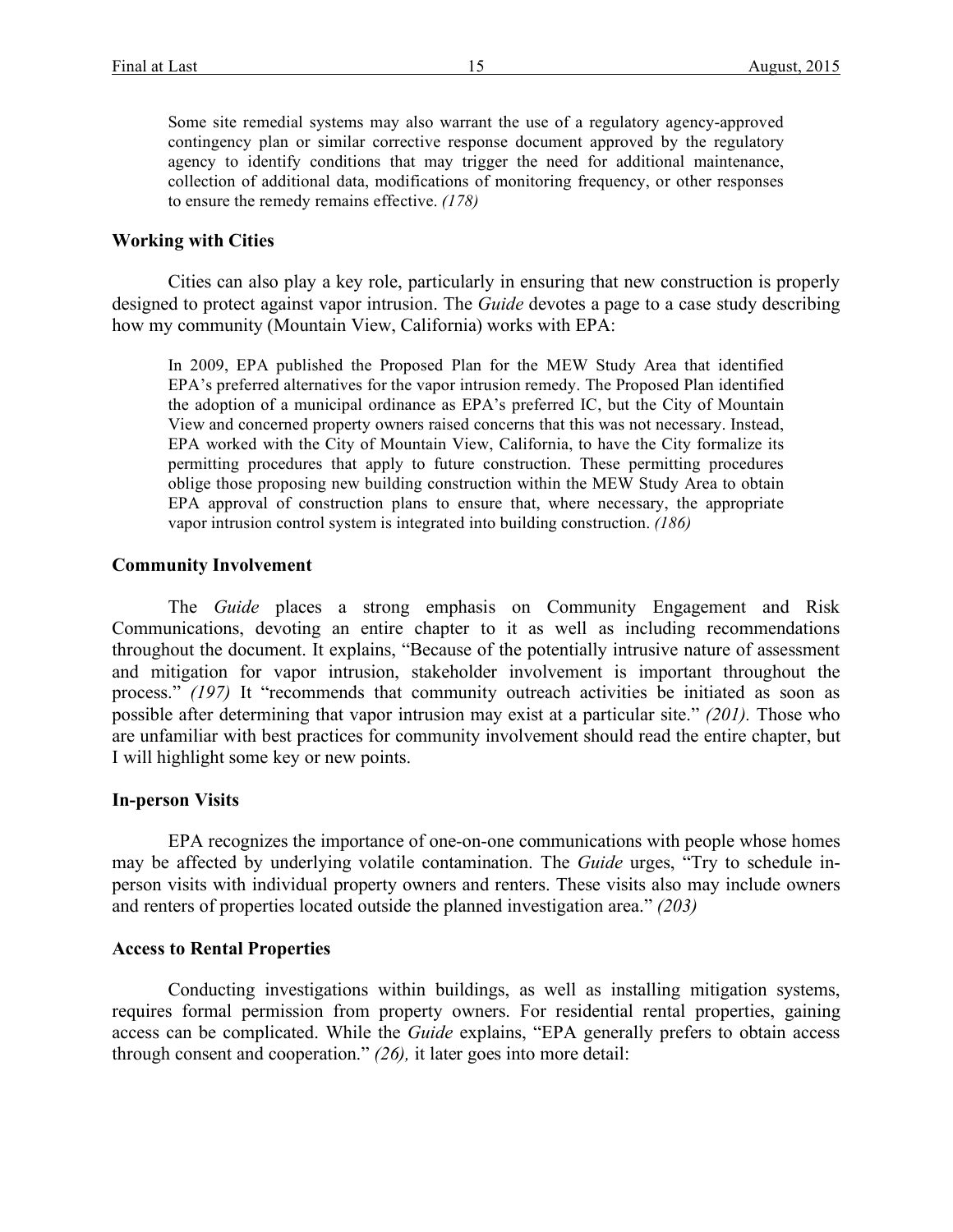Site planning teams often deal with both owners and renters when there is a need to sample on, in, or under a rental property. There are different legal and communication issues for owners and renters. For example, the owner is responsible for granting access for sampling and for installation of mitigation measures, if they are necessary; however, if the owner grants access, logistics normally are arranged with the renter. EPA recommends apprising both the owner and the renter of human health risk that may be posed by vapor intrusion, which includes providing building-specific sampling results to both parties when available. If the owner of a rental property refuses access, EPA may, nevertheless, pursue access, in the interest of protecting the occupants, for determining the need for response, choosing a response action, taking a response action, or otherwise enforcing CERCLA or RCRA. Notifying the owner of a rental property of this statutory authority may help to avoid the need for legal action. *(205)*

### **Property Ownership Changes**

Just as the *Guide* recommends tracking ownership change for buildings with mitigation (see above), it also suggests tracking changes of ownership for buildings where access was not initially authorized:

For owners of homes or buildings who did not provide access for assessment sampling or installation of a mitigation system, EPA recommends that the site planning team make reasonable attempts to track ownership changes, although the appropriate state, tribal, or local agency or PRP may be in a better position to track this information. *(205)*

### **Communicating Results**

EPA not only recognizes that people want to learn sampling results as soon as possible, but that they wish to make personal risk management decisions based upon those results:

Prompt communication of sampling results to building or home owners is important as some people may choose to make precautionary decisions prior to regulatory decisions on remediation or mitigation measures. *(205)*

### **Confidentiality**

Historically EPA project teams have been careful to keep property-specific data confidential for residential units they have sampled. That is, they provide each resident data on his/her home, but the public only sees results without addresses. The *Guide* seems to recognize that sometimes residents or other building occupants want to share test results:

EPA recommends the site planning team inquire about stakeholder preferences for confidentiality with regards to property-specific data. It may be appropriate to segregate data for private residential properties versus community properties (e.g., schools, daycare centers, commercial buildings) or provide different types of property identifiers for these respective building types in reports and maps and tables displayed at public meetings or otherwise made available to the community. *(205-6)*